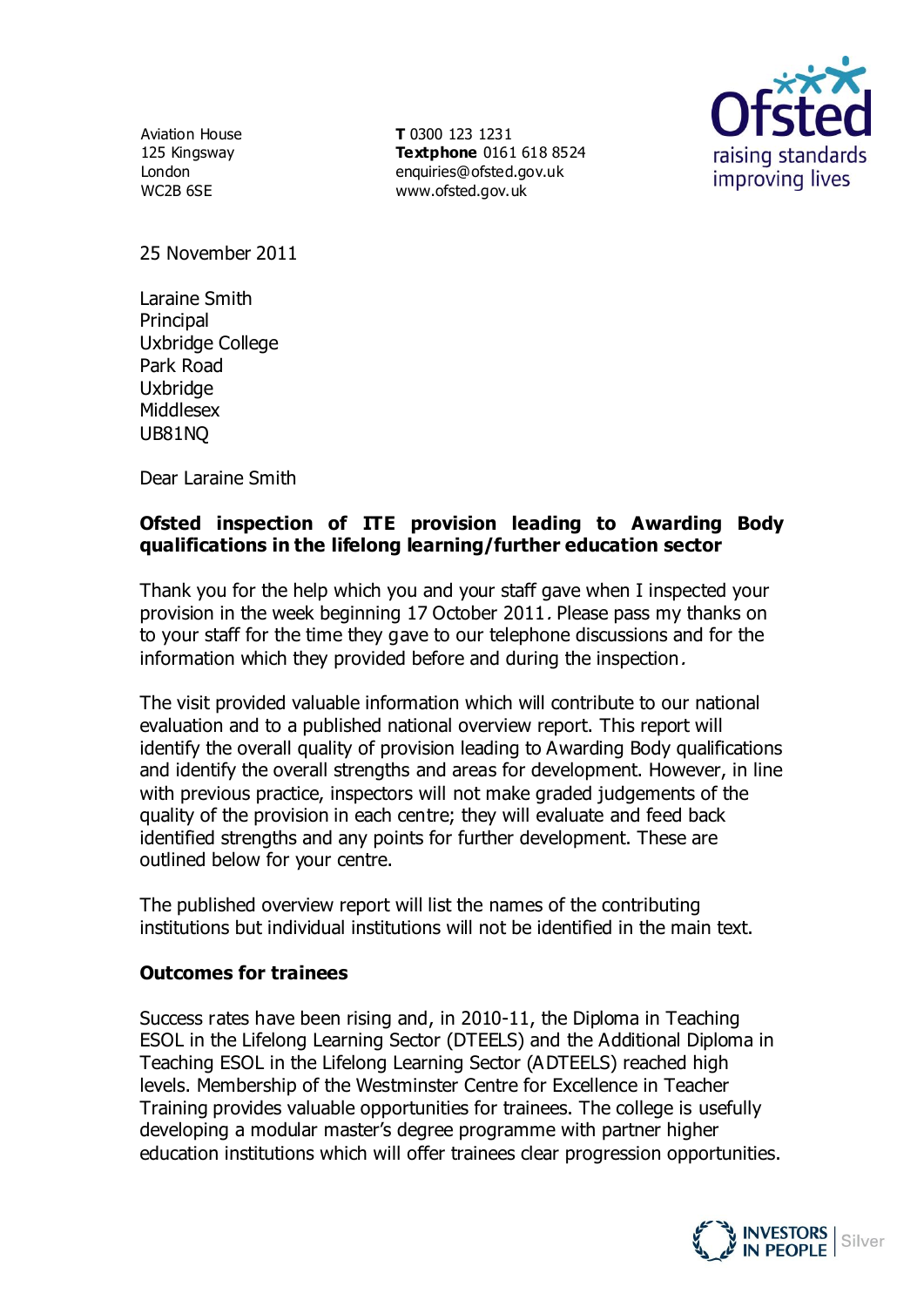Trainees make good progress. This is particularly marked in their understanding of how to measure the progress of their learners, of the barriers to learning that they need to overcome, their understanding of the appropriateness of teaching and learning strategies for varying learner needs and in how they systematically apply what they learn on the programme to their teaching. They use published, authentic and original resources well. They demonstrate and apply good subject knowledge.

Trainees have clear expectations at the start of the course. Thorough testing at interview means that the early diagnosis of learning needs feeds well into the individual learning planning (ILP) process. Trainers respond well to the learning needs of trainees and these needs are met effectively through extra tutorials and support materials. One experienced community outreach worker raised well-founded concerns about being dyslexic at the beginning of DTEELS Year 2, based on the outcome of the initial screening by the college's Learning Support Department. Trainers discussed support needs with the trainee, the examinations department was informed and extra time arranged for the Knowledge About Language (KAL) tests.

Trainees reflect well to improve their practice. These skills in critical reflection are developed well in training sessions and through trainers modelling good practice in the feedback they provide; as preparation for tutorials, tutors ask trainees to reflect on specific aspects of the course. The requirement for trainees to state learning rationales for lessons is a real strength, enabling them to reflect well on the impact of their teaching on learners' progress. Tutors provide effective feedback on trainees' practical teaching. They give sound practical advice, elicit trainees' own self-evaluation, encourage them to explore what could be done better and refer back to previous areas for development.

Trainees demonstrate consistently an understanding of how theory underpins practice, in their teaching and in assignments. Training sessions are well planned and effectively delivered; tutors model good pedagogical practice and make good use of excellent resources. Tutors have good subject knowledge, extensive experience, are enthusiastic and are well organised. They set clear expectations and encourage trainees to think about theory as well as practice.

Trainees demonstrate good use of technology in their teaching; tutors model this well supported by specialist input from the e-learning team. Former and current trainees find the college Learning Resource Centre excellent and the librarian very effective. Current trainees find the virtual learning environment useful, particularly if they have missed a training session. Trainees receive some specialist support through tutors acting as subject specialist mentors where possible. However, arrangements for mentor roles in the workplace and their closer involvement in the programme need to be more formal.

Trainees are prepared well to meet the needs of diverse learners: the curriculum embeds diversity, experienced teachers are observed as part of

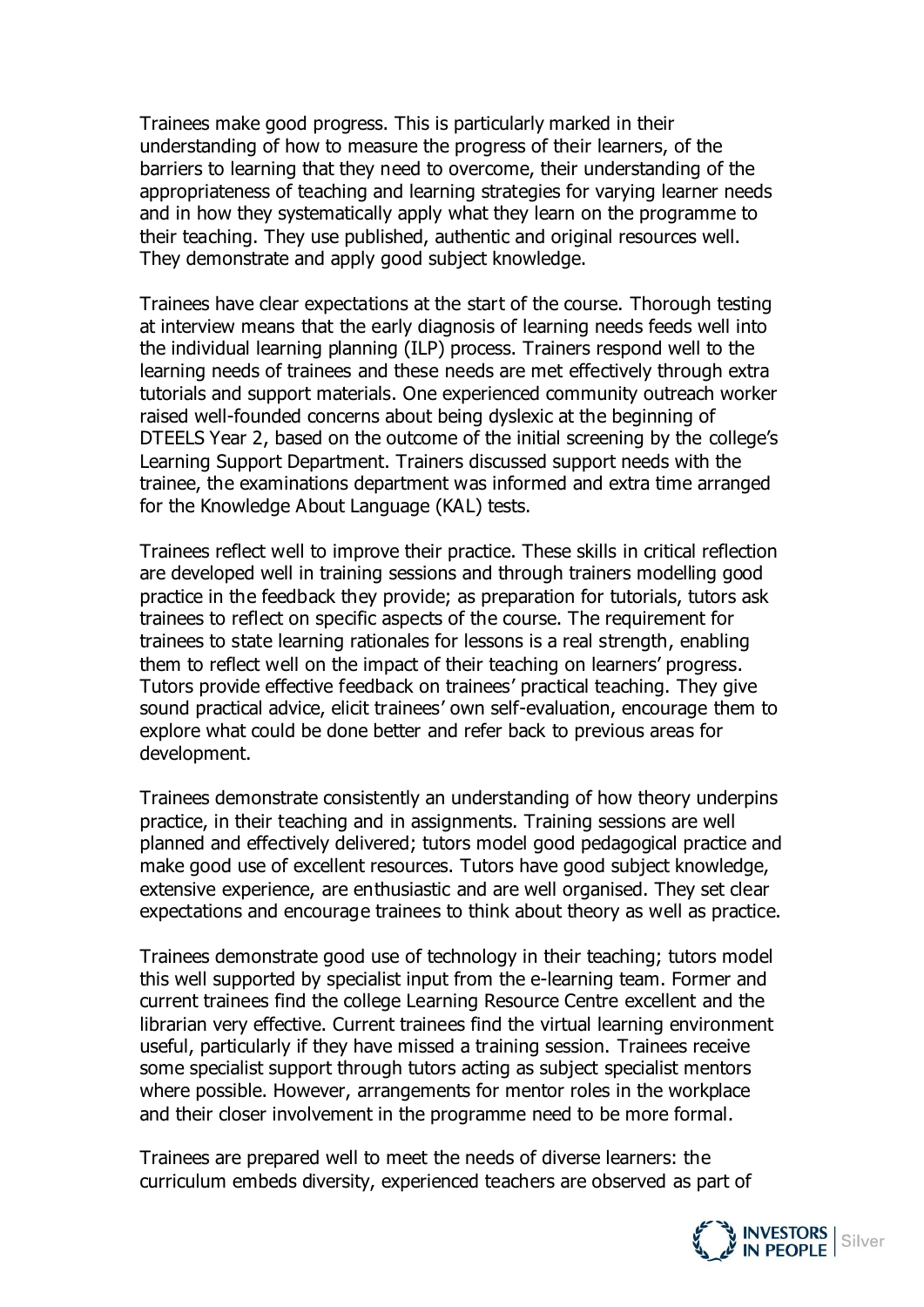the programme, most teachers' practice settings are in institutions with diverse populations. Trainees' placements are monitored to ensure they are teaching a diverse range of learners.

Trainees' progress is monitored accurately and they receive good quality feedback and are set development targets that enable them to make progress. However, there is no document that provides a comprehensive and holistic picture of trainee's progress to help both tutors and trainees monitor their development more closely. Tutors are responsive to employers when asked for feedback on trainees. However, communication between the provider and employers depends on professional relationships between tutors and employers where employers are external to the college. There is no systematic communication to employers about trainees' progress nor does the provider gather employers' views as part of the evaluation of the programme. It is recommended that employers as stakeholders are more closely involved in the training of their employees.

The moderation of the assessment of trainees is effective, as are the arrangements for internal and external verification. The outcomes of the observation of practical teaching are moderated well through professional conversations between tutors, joint observations with the external verifier and tutor co-observations.

## **The key strengths are:**

- trainees' understanding of how to measure the progress of their learners and of the barriers to learning that they need to overcome
- trainees' understanding of the appropriateness of teaching and learning strategies for varying learner needs
- trainees' understanding of links between theory and practice and the systematic application of what they learn on the programme to their teaching
- trainees' good subject knowledge and application to their teaching
- how well trainees are prepared to meet the needs of a diverse range of learners
- how well learning needs are diagnosed as part of recruitment and selection, fed into the ILP process and met effectively through extra tutorials and support materials
- well-planned, effectively delivered training sessions with tutors modelling good pedagogical practice and using excellent resources
- effective support from tutors and feedback on practical teaching
- the requirement for trainees to state learning rationales for lessons and the reflection and the quality of the evaluation notes made by trainees
- the quality and use of resources in the college to support trainees' learning
- the effective moderation of the assessment of trainees and arrangements for internal and external verification
- wide ranging and thorough self-evaluation and review processes that lead to good improvement planning and implementation